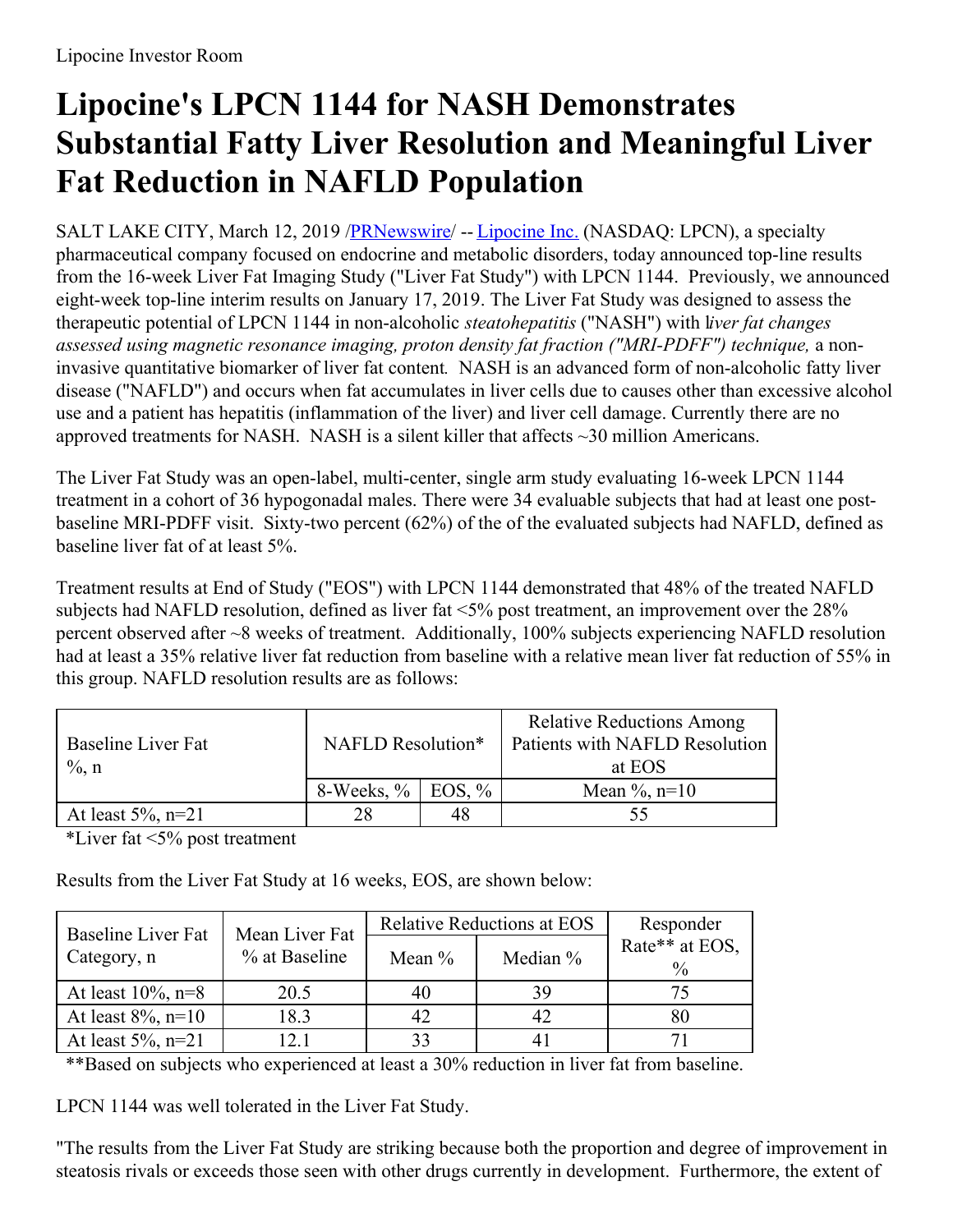NAFLD resolution provides a strong rationale for additional studies in both hypogonadal males with NASH as well as more unselected populations of men with NASH," said Dr. Arun Sanyal, Professor in the Virginia [Commonwealth](https://c212.net/c/link/?t=0&l=en&o=2399832-1&h=3225901314&u=https%3A%2F%2Fintmed.vcu.edu%2F&a=Virginia+Commonwealth+University+(VCU)+Department+of+Internal+Medicine) University (VCU) Department of Internal Medicine and Education Core Director in the VCU Center for Clinical and Translational Research.

Reportedly, sarcopenia, skeletal fragility, sexual/mood disorder, and anemia, all symptoms of low testosterone, are strongly associated with liver disease, likely due to compromised androgen signaling. Testosterone deficiency is also known to further exacerbate liver disease symptoms.

"We are encouraged by the Liver Fat Study results, especially the extent of the observed NAFLD resolution which improved over eight-week interim results with potential for further improvement upon longer treatment," said Dr. Mahesh Patel, Chairman, President and Chief Executive Officer of Lipocine. Dr. Patel further stated, "We look forward to conducting further clinical testing with LPCN 1144, in biopsy confirmed NASH subjects."

**About Non-Alcoholic Fatty Liver Disease ("NAFLD") and Non-Alcoholic Steatohepatitis ("NASH")** NASH is a more advanced state of NAFLD and can progress to a cirrhotic liver and eventually hepatocellular carcinoma or liver cancer. Twenty to thirty percent of the U.S. population is estimated to suffer from NAFLD and fifteen to twenty percent of this group progress to NASH, which is a substantially large population that lacks effective therapy. NAFLD/NASH is becoming more common due to its strong correlation with obesity and metabolic syndrome, including components of metabolic syndrome such as diabetes, cardiovascular disease and high blood pressure. In men, especially with comorbidities associated with NAFLD/NASH, testosterone deficiency has been associated with an increased accumulation of visceral adipose tissue and insulin resistance, which are factors contributing to NAFLD/NASH.

## **About LPCN 1144**

LPCN 1144 is a product targeted for treatment of pre-cirrhotic NASH comprising an oral prodrug of bioidentical testosterone, an androgen receptor agonist. Based on the multiple clinical studies with up to 52 week exposure, LPCN 1144 is well tolerated, exhibited no adverse drug reaction in the Hepatobilliary System Organ Class (e.g., peliosis hepatitis, hepatic neoplasms, cholestatic hepatitis and jaundice), exhibited no observed increase in mean LDL, exhibited no increase in mean serum hormone binding globulin ("SHBG"), exhibited no deaths or MACE events, and exhibited no drug related SAEs. Moreover, LPCN 1144 has shown good gastrointestinal tolerability with no signs of skeletal fragility (adverse muscle mass or bone density effects) or nephrotoxicity. LPCN 1144 recently completed a proof-of-concept clinical study demonstrating the potential utility in treatment of NASH. The U.S. Food & Drug Administration ("FDA") has indicated that a Phase 2 clinical study of LPCN 1144 in NASH with biopsy confirmed NASH subjects may proceed.

#### **About Lipocine**

Lipocine Inc. is a specialty pharmaceutical company developing innovative pharmaceutical products for use in endocrine and metabolic disorders using its proprietary drug delivery technologies. Lipocine's clinical development pipeline includes four development programs TLANDO, LPCN 1144, LPCN 1111 and LPCN 1107. TLANDO, a novel oral prodrug of testosterone containing testosterone undecanoate, is designed to help restore normal testosterone levels in hypogonadal men through lymphatic delivery of the active TLANDO received a Complete Response Letter from the FDA on May 8, 2018. LPCN 1144, an oral product of bioidentical testosterone, recently completed a proof-of-concept clinical study demonstrating the potential utility the in treatment of NASH. LPCN 1111, a novel oral prodrug of testosterone, originated and is being developed by Lipocine as a next-generation oral testosterone product with potential for once-daily dosing and is currently in Phase 2 testing. LPCN 1107 is potentially the first oral hydroxyprogesterone caproate product candidate indicated for the prevention of recurrent preterm birth and has been granted orphan drug designation by the FDA. An End of Phase 2 meeting with the FDA has been completed. For more